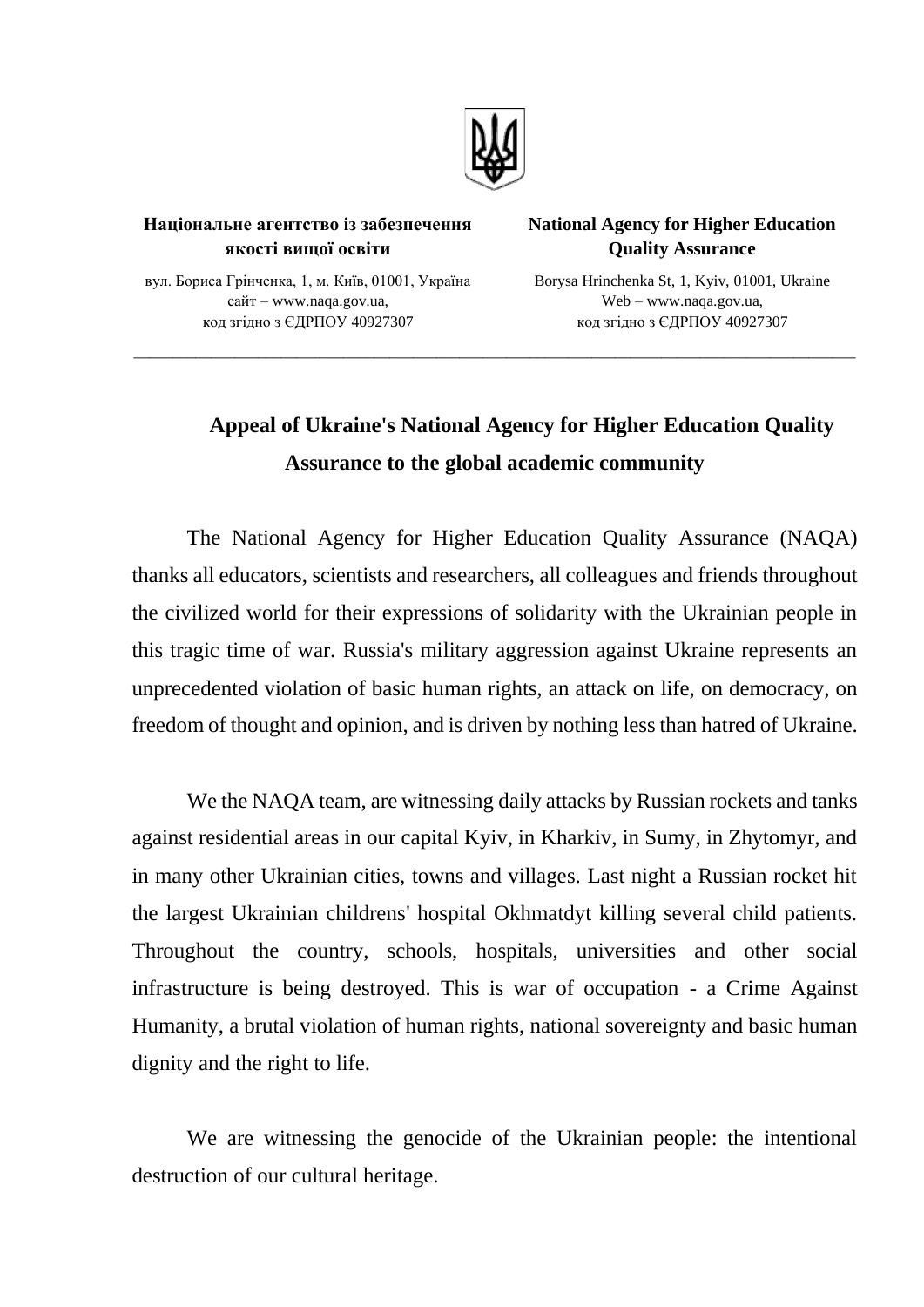The international isolation of the Russian Federation is increasing, with representative of different industries and professions throughout the world refusing to cooperate with Russia in all areas. The higher education and research sectors cannot stand aside.

The Council of Europe has defined one of the four primary aims of higher education as "preparation for life as active citizens in democratic societies." The International Association of Universities (IAU) also emphasizes preparation for democracy as a recognized and effective purpose of higher education. The Council of Europe in partnership with IAU launched RFCDC - Reference Framework of Competencies for Democratic Culture (Council of Europe, 2018) which defines 20 competencies in four clusters (values, attitudes, skills and knowledge, critical understanding). "Valuing human dignity and human rights" and "openness to cultural otherness and to other beliefs, world views and practices" are defined as keys competencies to be ensured by higher education. Today, we see Ukrainians being destroyed simply because of their national and cultural identities; because they are citizens of their own country.

During the past week it has become brutally obvious to the entire world that the Russian higher education system has failed to live up to these aims.

We call upon educators and researchers in all countries:

• to stop all collaboration with any and all representatives of the putin regime;

• to stop all cooperation with Russia's higher education and research institutions, and all relevant representative associations;

• to suspend Russia's participation in the European Higher Education Area;

• to suspend the membership of Russian institutions in the EUA and the EURASHE;

• to suspend the membership of Russian agencies and institutions in ENQA and EQAR;